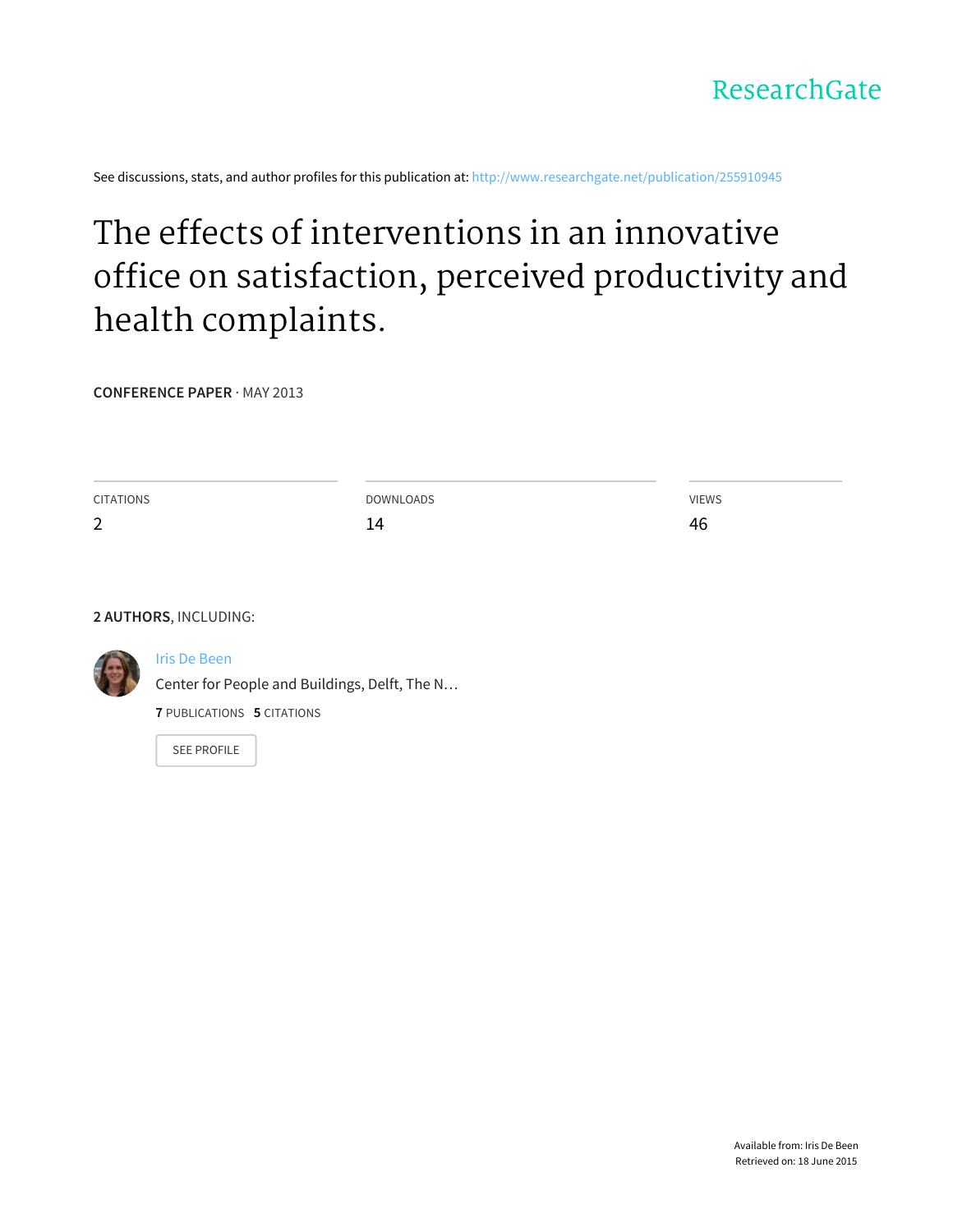# **EuroFM Research Symposium**

Iris de Been Researcher, Center for People and Buildings [I.deBeen@tudelft.nl](mailto:I.deBeen@tudelft.nl) +31 (0)15 2786261

Marion Beijer Researcher, Center for People and Buildings [M.Beijer@tudelft.nl](mailto:M.Beijer@tudelft.nl)

*The effects of interventions in an innovative office on satisfaction, perceived productivity and health complaints.*

## **ABSTRACT**

Sustainability becomes a more and more important goal in the Netherlands when it comes to designing and building new offices. The DCMR Environmental Protection Agency in the Netherlands moved into a new A+ labelled office building with thermal energy storage in January 2010. There are fewer desks than there are employees, so people share workplaces. People can choose several types of workplaces that are suitable for specific activities (e.g. communication, concentration). Nine months after moving into the new building an employee satisfaction survey was conducted to measure satisfaction with the office building and perceived support of productivity (377 respondents, 75% response rate). Although the results pointed out that people are in general satisfied with the office environment, several issues with the indoor climate, acoustics and IT were revealed. Following the results, the organisation has undertaken numerous interventions in the indoor climate, acoustics and IT to increase employee satisfaction. Exactly two years after the first measurement a second employee satisfaction survey was conducted to measure the effects of the interventions (389 respondents, 73% response rate). The results show improvement in most satisfaction scores. Furthermore, the results of the second measurement are compared with a benchmark which shows that the DCMR office environment performs very well compared to other organisations. The outcomes of this case study can lead to more insight into the appraisal of innovative offices with workplace sharing in general and specifically the effects of the interventions that were undertaken within the office environment on satisfaction and perceived productivity support.

Keywords: work environment, satisfaction, benchmark, post occupancy evaluation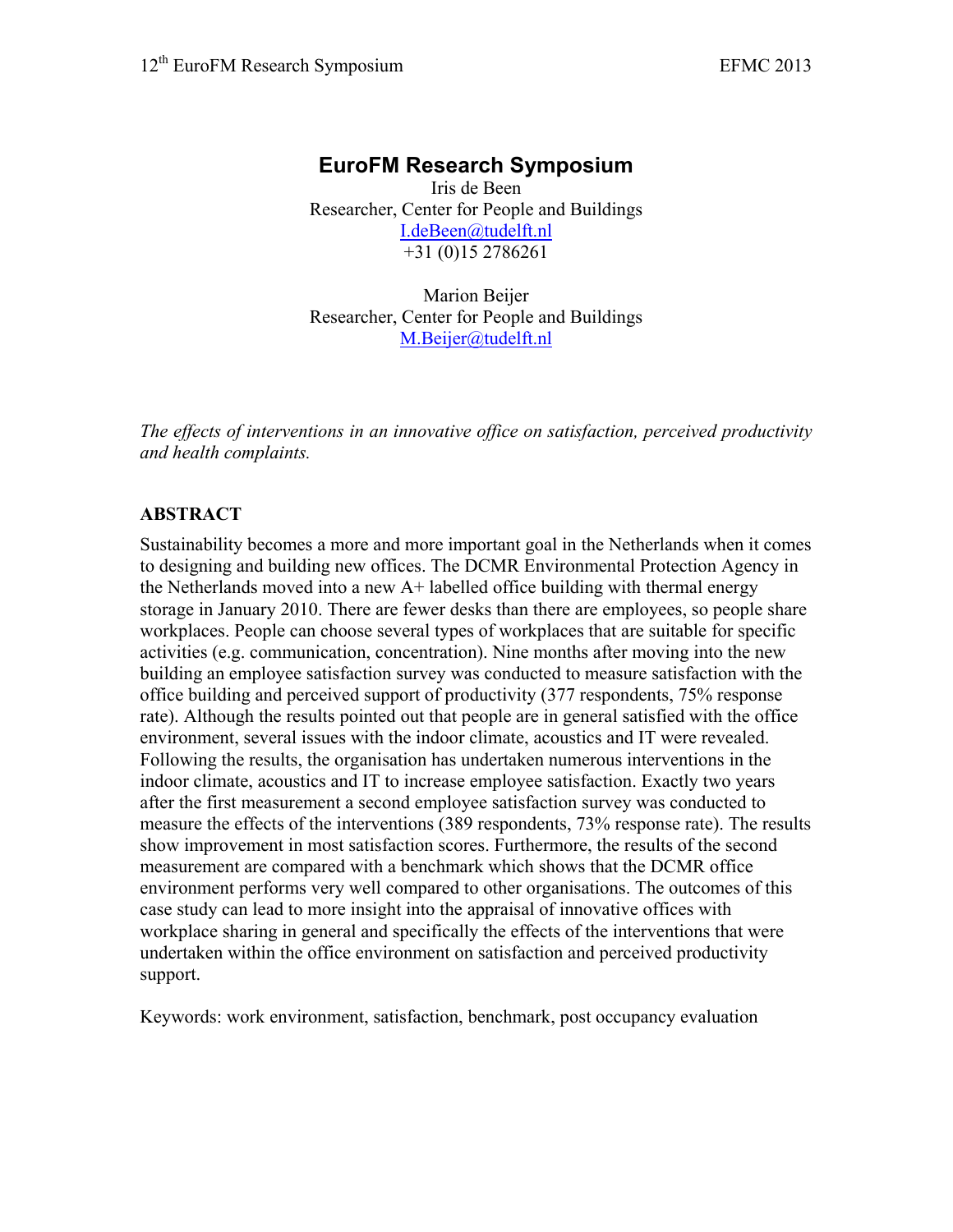## **1 INTRODUCTION**

Considerable research has been conducted on the influence of office environments on well-being, employee satisfaction and productivity (De Croon et al., 2005; Bodin-Danielsson & Bodin, 2008). Such research is important, as satisfaction with the physical working environment appears to be directly related to job satisfaction and productivity (Carlopio, 1996; Veitch et al., 2003).

In the Netherlands there is a shift going on from more traditional cellular offices towards a more open and diverse office lay-out with shared use of spaces (Van Meel, 2000). The combi and flex offices have a much more open character and a great variety in workspaces. Nowadays, not only the more traditional individual and small shared room offices but also the innovative flexible offices are a very common office type in the Netherlands (Van Meel, 2000). Research on the influence of the office environment is extra important, since the impact of this innovative lay-out and way of working on satisfaction and productivity is not always clear.

One of the organisations that developed a new office building with a flexible office concept is the DCMR Environmental Protection Agency (DCMR). DCMR was founded in 1972 in order to improve environmental protection in the Rotterdam-Rijnmond region in The Netherlands. This region is a heavily industrialised area with refineries, waste incinerators, several waste dumping sites, many large chemical plants, metallurgy, food processing plants and about 19,500 smaller companies. The tasks of the DCMR include regulation of the industries, monitoring and assisting authorities on developing environmental policy. With a growing number of employees over the years, the organisation decided to develop and build a new office building.

Following the activities and responsibilities of the organisation, sustainability and efficiency were important goals for the new building. This resulted in the development of an A+ labelled building with thermal energy storage. To be able to use the office environment as efficient as possible, an office concept with desk sharing was introduced. Another goal was to develop an inspiring and attractive work environment. For the new office environment, different types of open and enclosed workspaces were designed (e.g. for concentration work, interaction, administrative work and meetings). There are less work desks than there are employees (0,9 desks per employee). This means that in the new work environment people would not have their own, assigned workplace anymore but that they have to share all the present workspaces in the building with each other.

In January 2010 the organisation moved into their new office building. To get insight in how the employees experience the work environment and whether the work environment supports the productivity of the employees, an evaluation research was conducted. In November 2010, nine months after moving into the new building, a first employee satisfaction survey was performed. The results of this evaluation were used by the organisation for improving and optimising the work environment. Exactly two years after the first evaluation a second employee satisfaction survey was conducted to measure the possible effects of the improvements and habituation to the new work environment and the flexible way of working.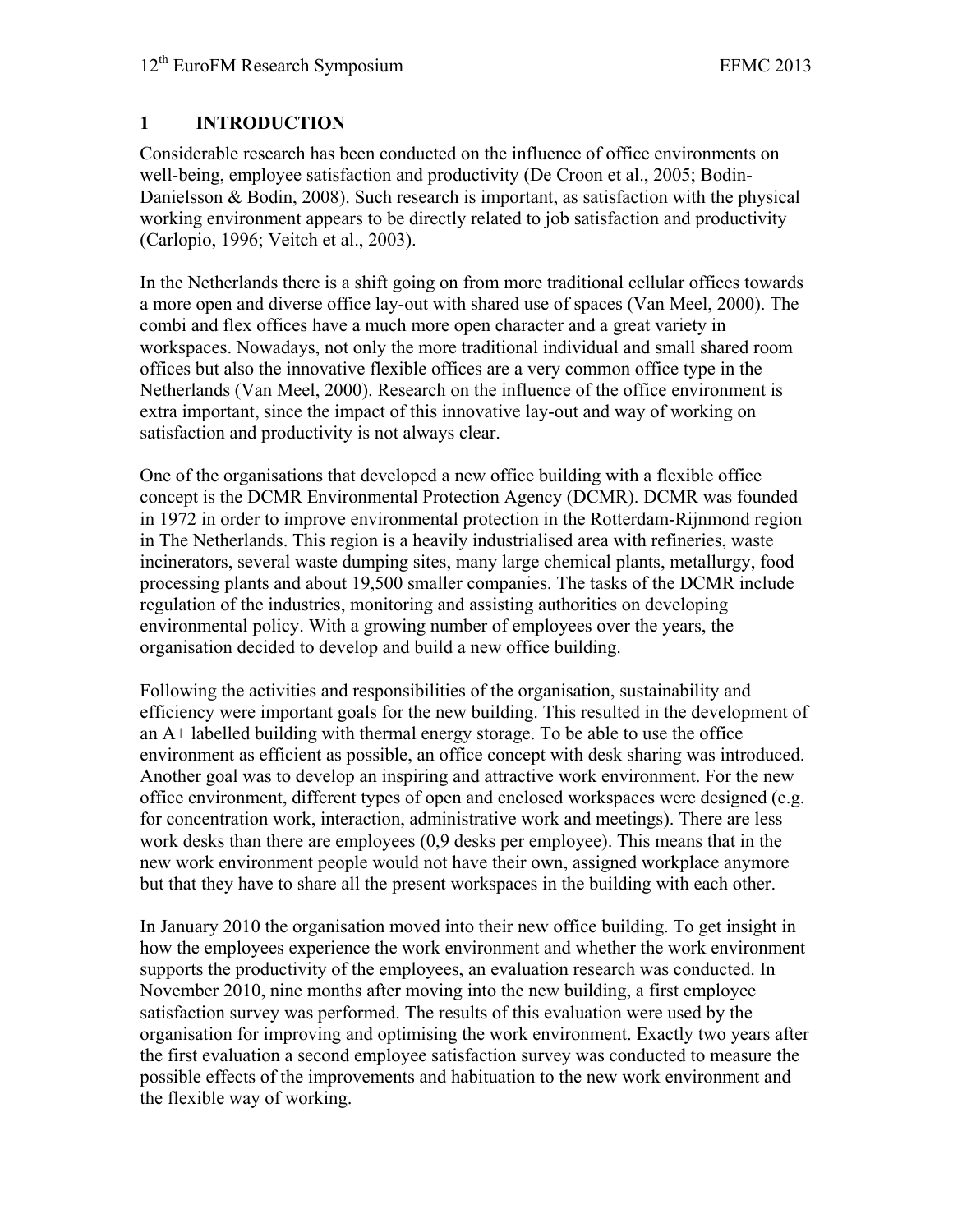The results of this case study are important for other organisations because it gives insight into the experience of this particular sustainable office building with flexible use of workspaces. It is useful not only to other Dutch organisations, but also organisations from other countries in Europe who are thinking about introducing new office concepts. Secondly, this paper gives insights into the possibilities to improve and optimise the work environment.



Figure 1: Impression of the DCMR work environment

## **2 METHOD**

#### **2.1 Respondents**

In November 2010 all 503 employees who worked in the new building at that moment received an invitation to fill out the questionnaire by e-mail. 377 employees, 75% of the population, filled out the questionnaire. In November 2012 533 employees received an email invitation to fill out the questionnaire. This resulted in a response rate of 73% (389 respondents). The sex, age and level of education distribution of respondents are shown in table 1.

Table 1. The distribution of the respondents in 2010 and 2012 over sex, age and level of education categories.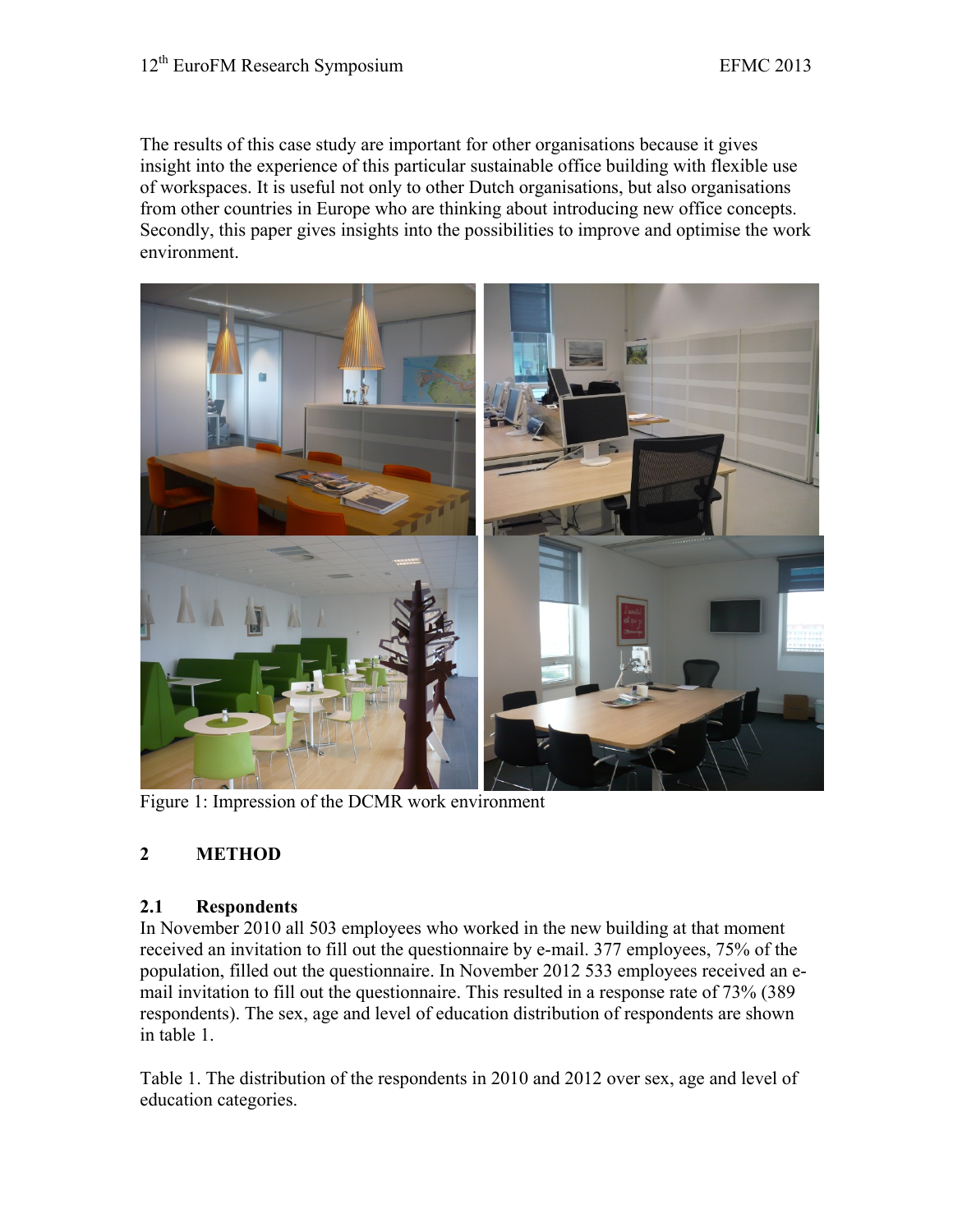| <b>Sex</b>                        | 2010    | 2012  |
|-----------------------------------|---------|-------|
| Male                              | 60,2%   | 58,6% |
| Female                            | 39,8%   | 41,4% |
|                                   |         |       |
| Age                               | 2010    | 2012  |
| $<$ 31 years                      | 6,6%    | 5,7%  |
| 31 - 40 years                     | 26,0%   | 25,7% |
| 41 - 50 years                     | 40,1%   | 34,2% |
| $51 - 60$ years                   | 21,2%   | 26,7% |
| $> 60$ years                      | 6,1%    | 7,7%  |
|                                   |         |       |
| <b>Level of education</b>         | 2010    | 2012  |
| Primary education                 | $0,0\%$ | 0,3%  |
| Secondary education               | 5,0%    | 3,1%  |
| Vocational secondary<br>education | 13,8%   | 15,2% |
| Undergraduate (Bachelor level)    | 50,9%   | 48,1% |
| Postgraduate (Master level)       | 29,7%   | 32,6% |
| Other                             | 0,5%    | 0,8%  |

All of the employees ate the organisation are knowledge workers. The respondents performed mostly general desk work (approximately one third of their time at the office), around 12% of their time was spend on desk work that requires concentration, 14% on desk work that requires interaction and approximately 19% of time on planned and unplanned meetings (see table 2 for an overview of the activities performed in 2010 and 2012).

Table 2. The mean percentage of time at the office that is spent on various work activities in 2010 and 2012.

| Distribution of activities/mean<br>percentage of work time | 2010<br>measurement | 2012<br>measurement |
|------------------------------------------------------------|---------------------|---------------------|
| General desk work                                          | 32,7%               | 34,7%               |
| Concentrated desk work                                     | 12,1%               | 12,6%               |
| Interactive desk work                                      | 14,1%               | 13,8%               |
| Planned meetings                                           | 11,7%               | 13,1%               |
| Unplanned meetings                                         | 7,1%                | 6,1%                |
| Telephoning                                                | 6,5%                | 6,0%                |
| Reading ( $>$ 30 minutes)                                  | 5,7%                | 5,0%                |
| Archiving/document management                              | 5,3%                | 5,3%                |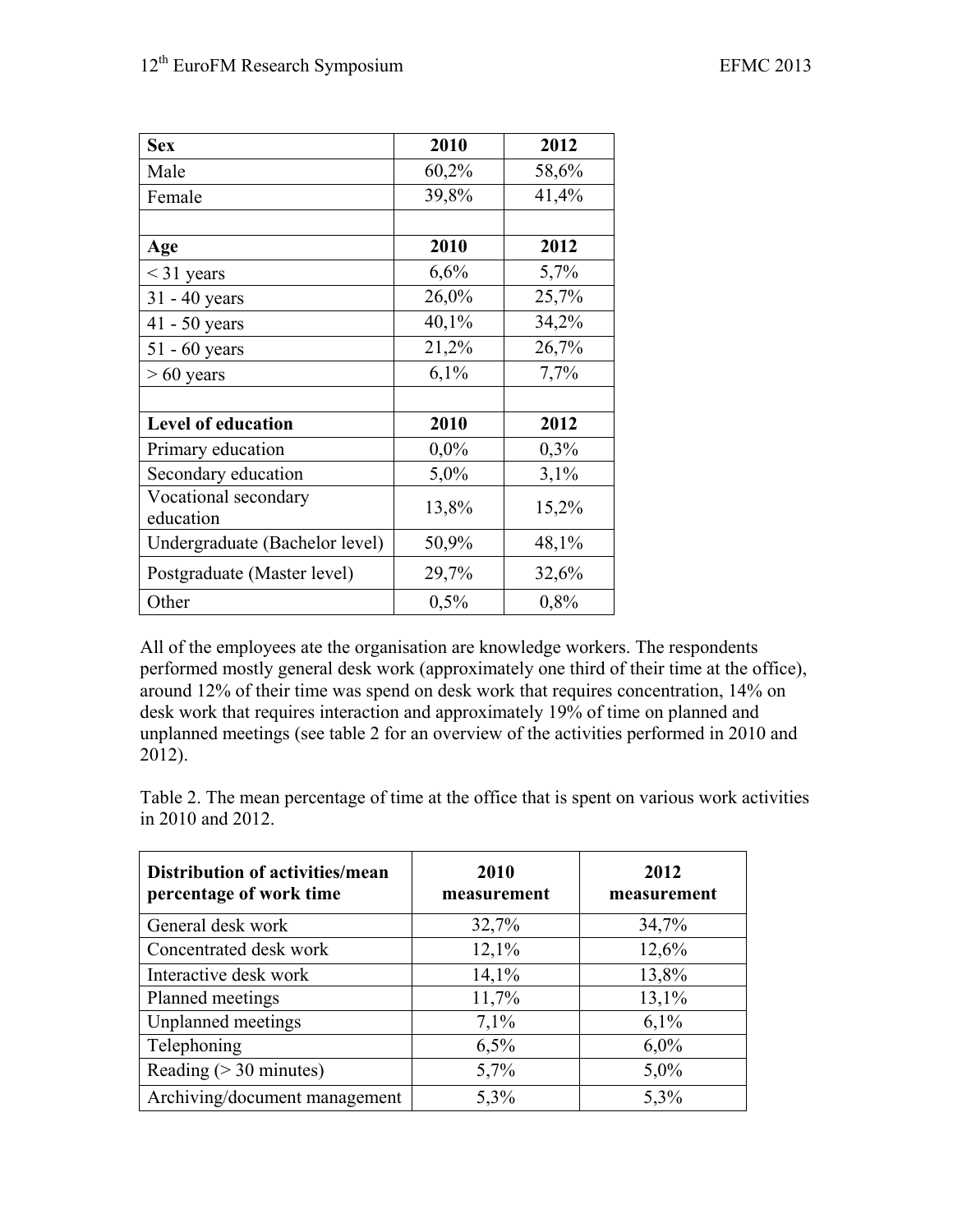| ulvi |
|------|
|------|

## **2.2 Questionnaire**

The Work Environment Diagnosis Instrument (WODI) was used to evaluate the new DCMR office. WODI Light is an online questionnaire developed in order to measure employee satisfaction with the work environment and the perceived support of productivity (Maarleveld et al., 2009). The questionnaire consists of 41 items, containing questions about the satisfaction with the work environment, the activities employees perform in the building, the importance of certain aspects in the work environment and the support of productivity by the work environment. Since the indoor climate is an important aspect for DCMR, several questions regarding this aspect were added to the questionnaire.

29 questions regarding the satisfaction with the work environment were selected for statistical analyses. These questions were scores on a 5-point Likert on satisfaction ranging from (1) very dissatisfied to (2) dissatisfied, (3) neutral, (4) satisfied and (5) very satisfied. Furthermore, 3 items regarding the perceived support of productivity were selected for the analyses. These items were scores on a 5-point Likert ranging from very unsupportive  $(1)$  unsupportive  $(2)$ , neutral  $(3)$ , supportive  $(4)$  to very supportive  $(5)$ . The 5-point Likert scale is a very commonly used scale worldwide that offers respondents the possibility to express themselves when they feel positive, negative but also when they feel truly neutral about a given topic.

People could also make remarks about the work environment at the end of the questionnaire in an empty field. In total 273 additional comments were made in 2010 and 202 additional comments were made in the 2012 measurement. This input is used for a further explanation of the results.

## **2.3 Data reduction**

The 32 items regarding the satisfaction with the work environment and perceived support of productivity were combined to form 8 factors. In each factor 3 to 6 items were combined, resulting in a Cronbach's alpha ranging from 0,601 to 0,911 (table 3). The average item scores were calculated resulting in factor scores.

| Factor             | <b>Items</b>                               | Cronbachs<br>alpha |
|--------------------|--------------------------------------------|--------------------|
| Organisation       | Organisation                               | 0,601              |
|                    | Content and complexity of work             |                    |
|                    | Sharing own ideas about work environment   |                    |
| Subdivision office | Subdivision office                         | 0,745              |
|                    | Number, diversity and functionality spaces |                    |
|                    | Positioning of office spaces               |                    |
| Architecture       | Architecture and appearance building       | 0,668              |

Table 3. An overview of the factors that are used for analyses, the items that the factors are comprised of and the Cronbach's alpha of the combined items.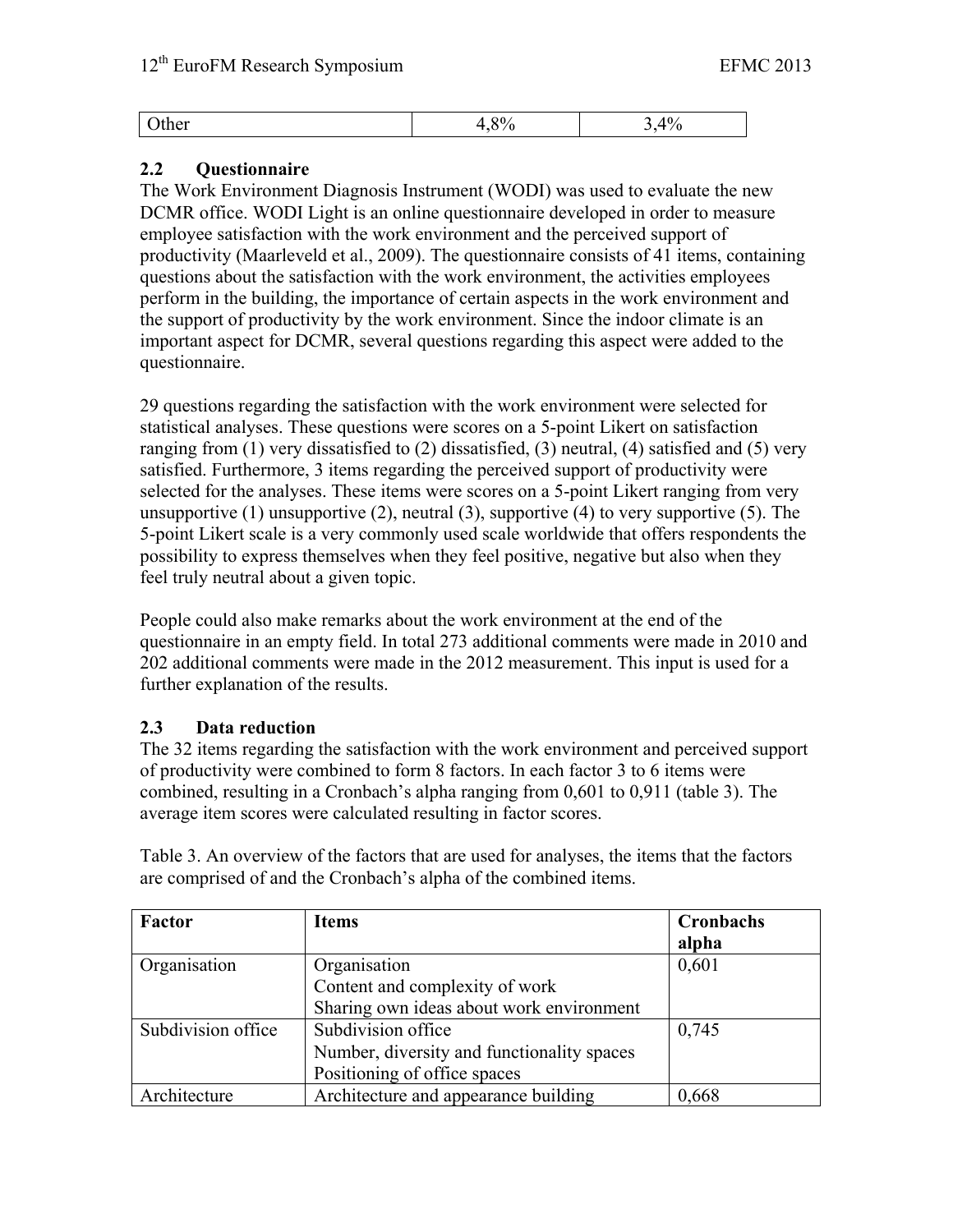|                | Openness and transparency                |       |
|----------------|------------------------------------------|-------|
|                | Interior design and atmosphere           |       |
| Functionality  | Functionality and comfort workspace      |       |
| workspace      | Privacy                                  |       |
|                | Possibilities for concentration          |       |
|                | Possibilities for communication          |       |
|                | Acoustics                                |       |
| Facilities     | Archive and storage facilities           | 0,635 |
|                | Facilities and facilities management     |       |
|                | IT facilities                            |       |
|                | Possibilities for working somewhere else |       |
| Productivity   | Support of own productivity<br>0,874     |       |
|                | Support of team productivity             |       |
|                | Support of organization productivity     |       |
| Indoor climate | Indoor climate (general)                 | 0,911 |
|                | Temperature                              |       |
|                | Ventilation                              |       |
|                | Air quality                              |       |
|                | Indoor climate personal control          |       |
| Lighting       | Lighting (general)                       | 0,807 |
|                | Access of daylight                       |       |
|                | Control daylight                         |       |
|                | Control artificial lighting              |       |
|                | Lighting work surface                    |       |
|                | Reflection on computer screen            |       |

## **2.4 Analyses: comparison first and second measurement**

The average factor scores of the first and second measurement were compared by conducting independent samples T-tests.

## **2.5 Analyses: comparison with the benchmark**

Because WODI was used for several other evaluations by the Center for People and Buildings and the data are collected in a larger database, it was possible to create a benchmark to compare with the DCMR scores. The benchmark was created based on the data of all cases within the database with similar office concepts (a mixture of open and enclosed spaces and flexible use of workplaces). The benchmark represents the average satisfaction and perceived support of productivity scores of 4088 respondents derived from 36 different case studies.

For the comparison 23 items were used. The factors organisation, subdivision of the office, architecture, functionality of the workspace, facilities and support of productivity are comprised of the items that are shown in table 1. For indoor climate and lighting only the two individual items regarding the experience of the indoor climate (overall) and lighting (overall) were used for comparison, since the additional questions about these issues were not always addressed in other WODI case studies.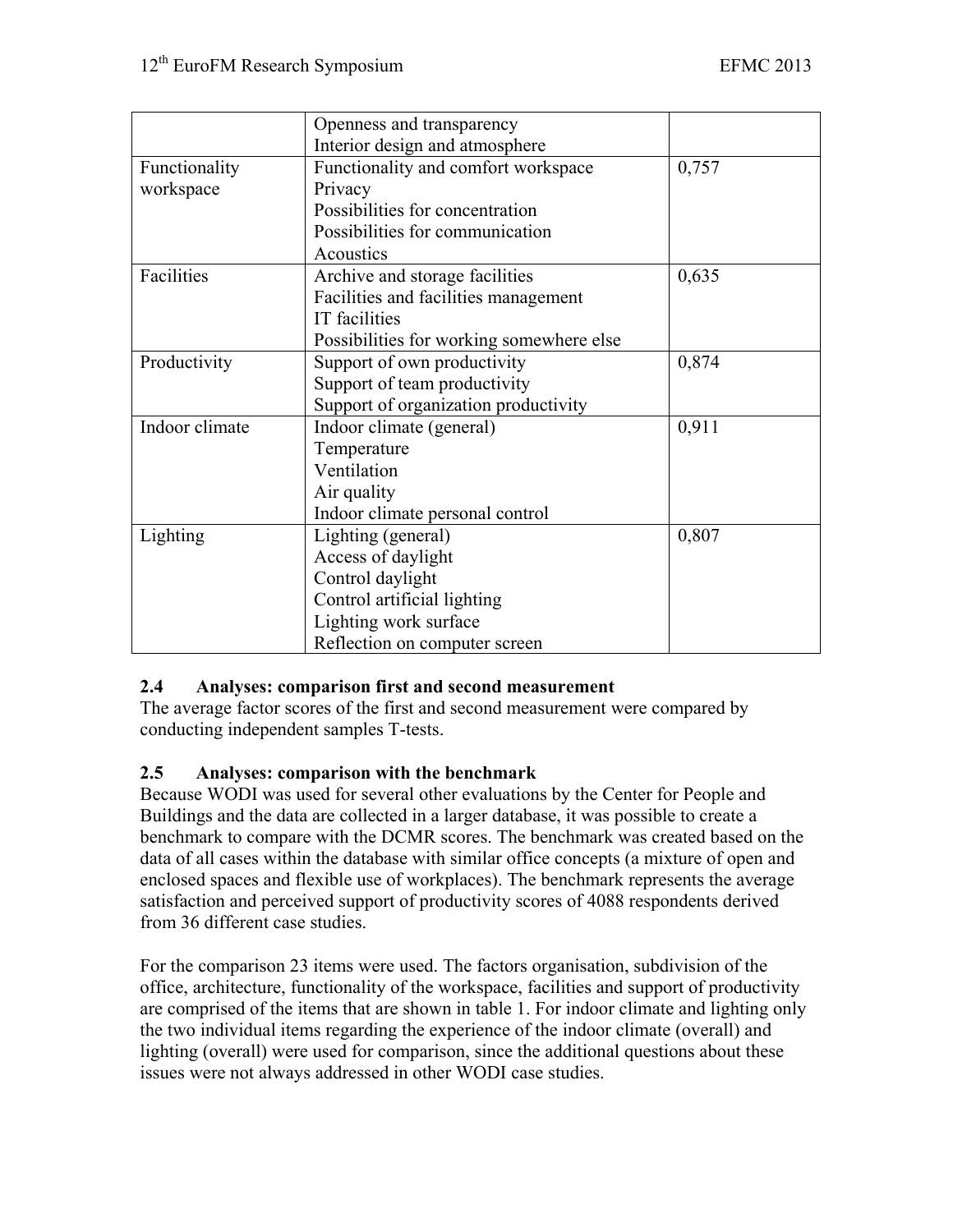The average scores on the six factors and two individual items of the benchmark and the DCMR second measurement are compared with an independent samples T-test.

## **3 RESULTS**

#### **3.1 Results first measurement**

In November 2010 the employees were in general quite satisfied with the working environment (figure 2).



Figure 2: The mean satisfaction scores on a 5-point Likert scale regarding work environment factors from the 2010 measurement.

The mean score for the architecture of the building is the highest among all factor scores  $(M=3.75, SD=0.67)$ . The indoor climate is rated lowest among all factors  $(M=2.94, M=2.94)$  $SD=0.88$ ).

To find out what could be the main dissatisfier when it comes to the indoor climate, the scores on the individual indoor climate items were analysed. The results show that employees are generally least satisfied with the control over the indoor climate (M=2.74, SD=0.98).

#### *Additional comments*

91 respondents commented on the indoor climate, from which the largest group commented on the lack of sun blinds (14 comments) and not having the possibility to open the windows (12 comments). This could explain the low score on the control over the indoor climate.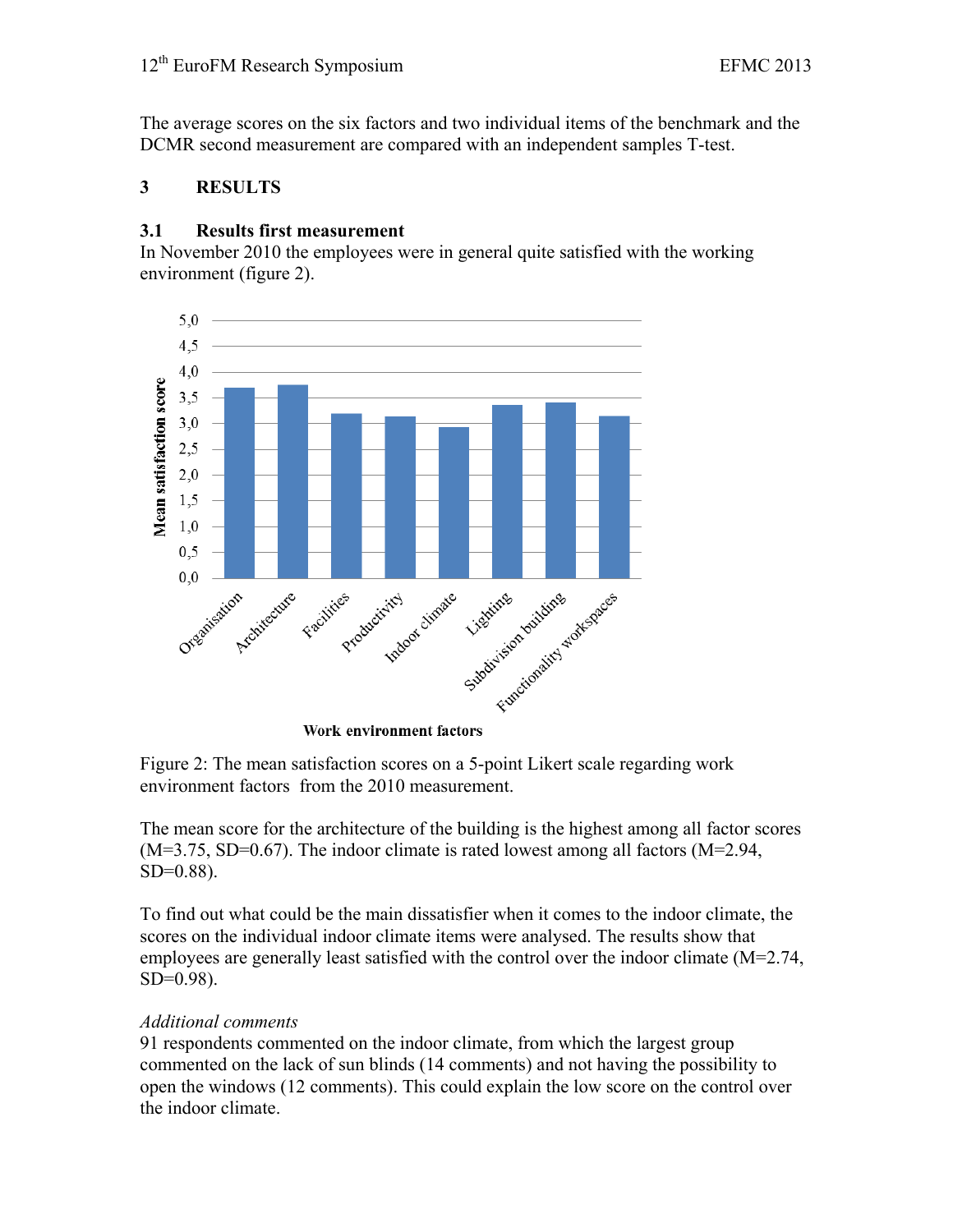When it comes to the facilities, employees did complain about the computer facilities and network access (25 comments), the number of toilets (12 comments) and cleaning (8 comments). 25 respondents commented on noise and auditive distraction within the work environment.

#### *First measurement compared to the benchmark*

Compared to the benchmark, the DCMR first measurement scored significantly higher on six of the eight work environment factors (table 4). On the factor lighting DCMR scored significantly lower than the benchmark. There was no difference in scores on the satisfaction with the facilities.

Table 4: A comparison of the average factor or item scores between the benchmark and the DCMR first measurement (on a 5-point Likert scale).

|                          |                               |      | Mean   | Std.      | Significance |
|--------------------------|-------------------------------|------|--------|-----------|--------------|
| Factor / item            |                               | N    | scores | Deviation | $(2-tailed)$ |
| Organisation             | <b>Benchmark</b>              | 3850 | 3,51   | 0,708     | 0,000        |
|                          | DCMR first measurement        | 370  | 3,70   | 0,614     |              |
| Architecture             | <b>Benchmark</b>              | 3876 | 3,52   | 0,802     | 0,000        |
|                          | DCMR first measurement        | 372  | 3,75   | 0,674     |              |
| Facilities               | <b>Benchmark</b>              | 3318 | 3,21   | 0,646     | 0,707        |
|                          | <b>DCMR</b> first measurement | 339  | 3,20   | 0,656     |              |
| Support of               | <b>Benchmark</b>              | 3526 | 2,98   | 0,842     | 0,001        |
| productivity             | <b>DCMR</b> first measurement | 360  | 3,13   | 0,687     |              |
| Indoor climate Benchmark |                               | 2737 | 2,64   | 1,127     | 0,000        |
|                          | <b>DCMR</b> first measurement | 374  | 3,03   | 1,077     |              |
| Lighting                 | <b>Benchmark</b>              | 2686 | 3,45   | 0,933     | 0,046        |
|                          | DCMR first measurement        | 376  | 3,35   | 0,926     |              |
| Subdivision              | <b>Benchmark</b>              | 3893 | 3,25   | 0,906     | 0,000        |
| building                 | DCMR first measurement        | 371  | 3,41   | 0,660     |              |
| Functionality            | <b>Benchmark</b>              | 2739 | 3,05   | 0,796     | 0,012        |
| workspaces               | <b>DCMR</b> first measurement | 369  | 3,15   | 0,731     |              |

The comparison between the results of the first DCMR measurement and the average results of other flexible office users (benchmark) are shown in figure 3.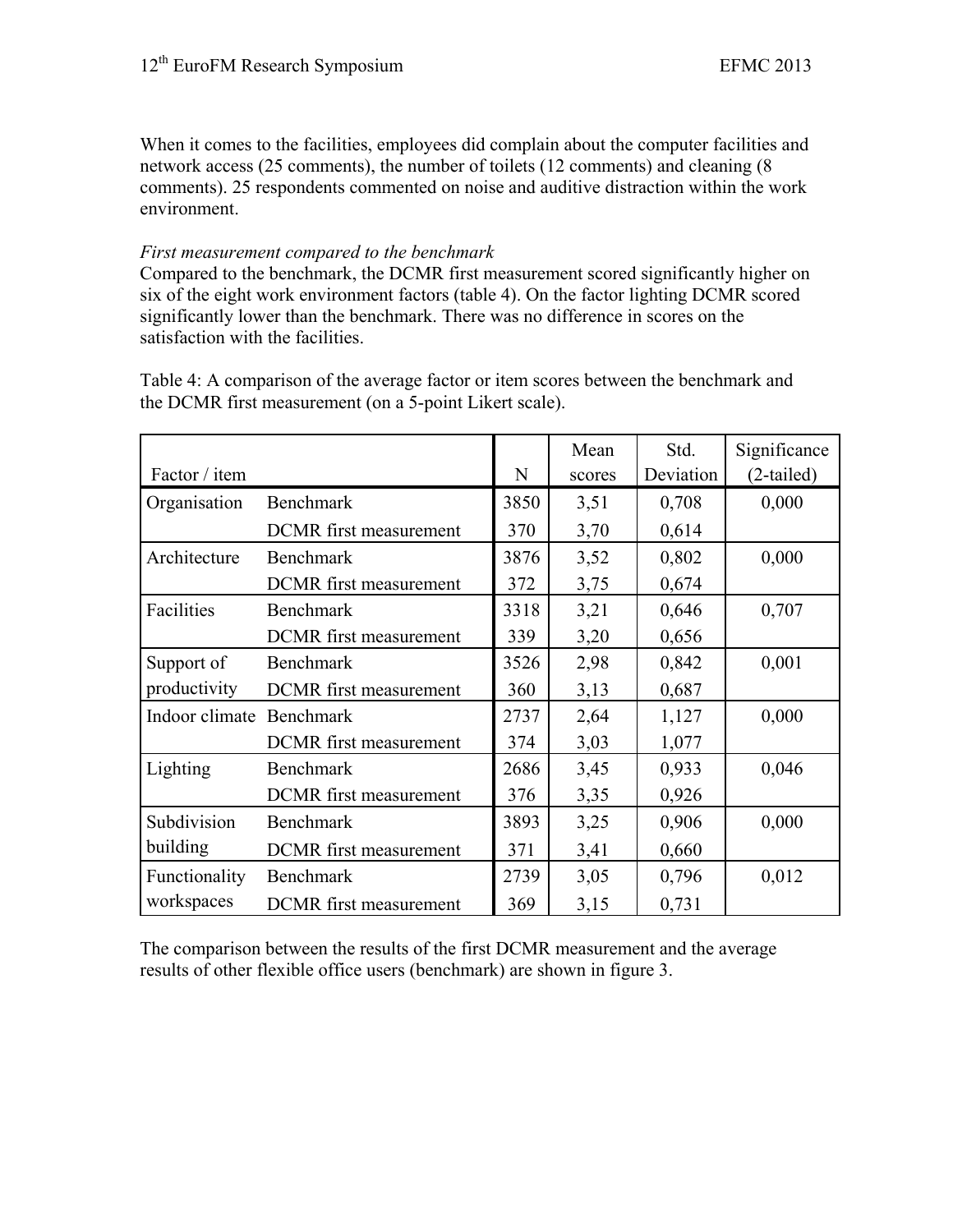

Figure 3: DCMR mean satisfaction scores from 2010 on a 5-point Likert scale compared to the benchmark. Blue = benchmark scores, Green= the 2010 measurement scores significantly higher than the benchmark, Yellow= the 2010 measurement scores with no significant difference, Red= the 2010 measurement scores significantly lower than the benchmark.

#### **3.2 Interventions in the work environment after the first measurement**

After the first measurement, the organisation undertook several studies to investigate the quality of the indoor climate. The research focussed on the air quality, the circulation of air and the temperature inside the building. The CO2 values and amount of fine dust were up to standards. The relative humidity of the air however appeared to be generally lower than 30%. The relative air humidity turned out to be most problematic in the 24-hour helpdesk area where employees are answering questions or handle complaints about environmental issues. Several improvements were made following the indoor climate studies: from that moment the air handling units were turned off at night and several sensors were placed in the building for monitoring the relative air humidity. Control panels for adjusting the temperature  $+3$  to  $-3$  degrees were adjusted by adding the possibility to read the actual temperature on the display, which was not possible before and during the first evaluation.

In a reaction to the complaints on the lack of sun blinds on one side of the building, sun blinds were installed. Secondly, the lighting system was adapted because sensors were observed to be too sensitive; when employees walked through the nearby corridor, lights in the offices went on. The sensors were adjusted so that they are directed to the rooms, instead of to the corridor. A second adaptation regarding lighting was the addition of light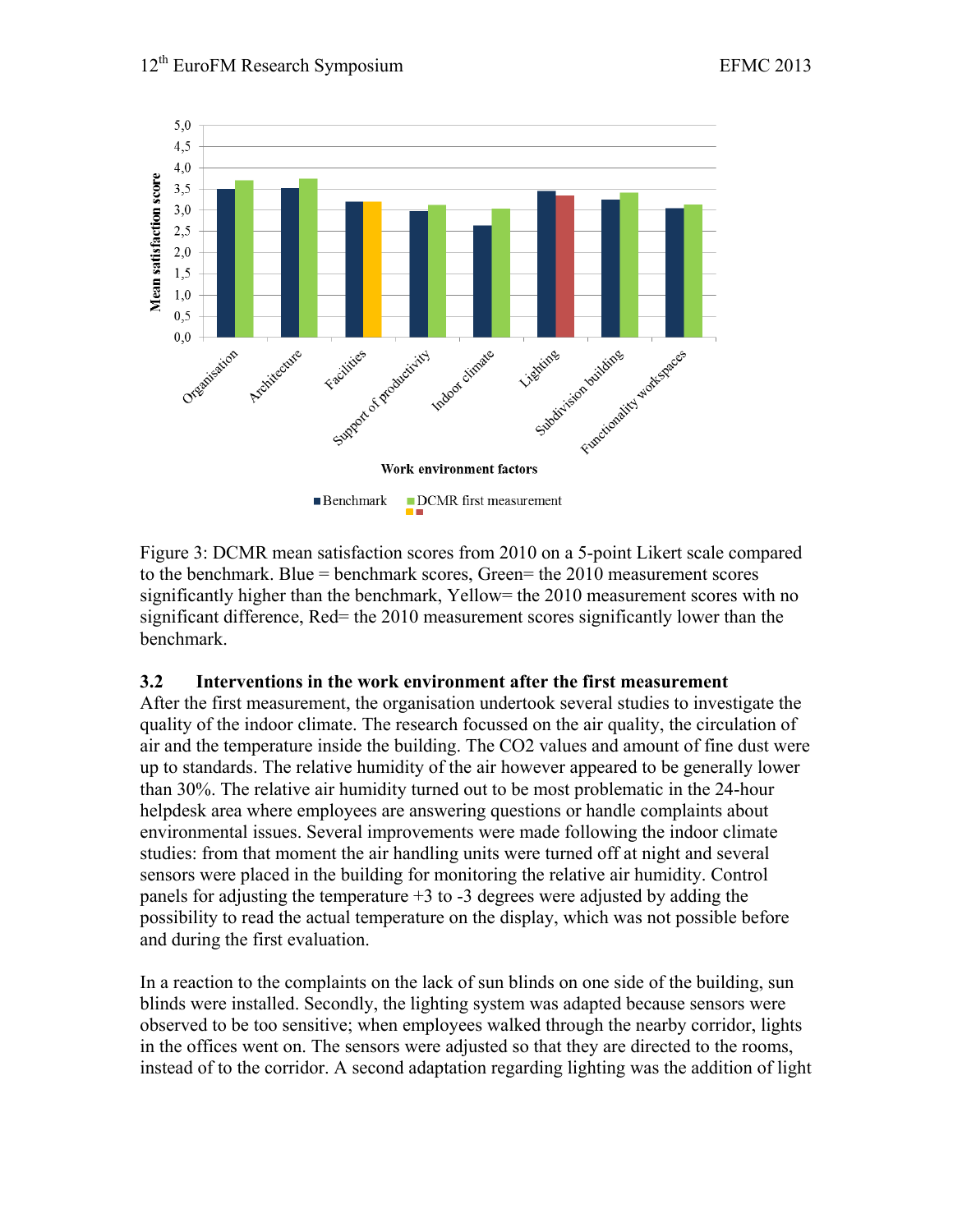switches. The possibility to control whether the lights are on or off in the offices was added, since this was not possible during the 2010 measurement.

Because of the problems regarding noise and auditive distraction within the office, several interventions were implemented to improve the acoustics of the building. Acoustic panels were installed in the enclosed meeting rooms and the open office spaces with a direct connection with the corridor zone. Furthermore, the complaints about the IT facilities in the first WODI measurement were passed on to the IT department and have been embedded in the new IT plan.

# **3.3 Differences between first and second measurement**

Significant differences between the first and second measurement were found for the satisfaction with the organisation  $(t(748)=2.52, p=0.012)$ , the satisfaction with the facilities (t(667.073)=-6.31, p=0.000), the satisfaction with lighting (t(650.520)=-3.87,  $p=0.000$ ) and the perceived support of productivity  $(t(723)=3.561, p=0.000)$ . All significant differences are in favour of the second measurement.

No significant differences were found for the satisfaction with the architecture  $(t(747)=$ 0.33, p=0.974), indoor climate  $(t(745)=1.208, p=0.227)$ , subdivision of the building  $(t(744)=1.222, p=0.222)$  and the functionality of the workspaces  $(t(730.708)=0.979,$  $p=0.328$ ).

In figure 4 the results are visualised.



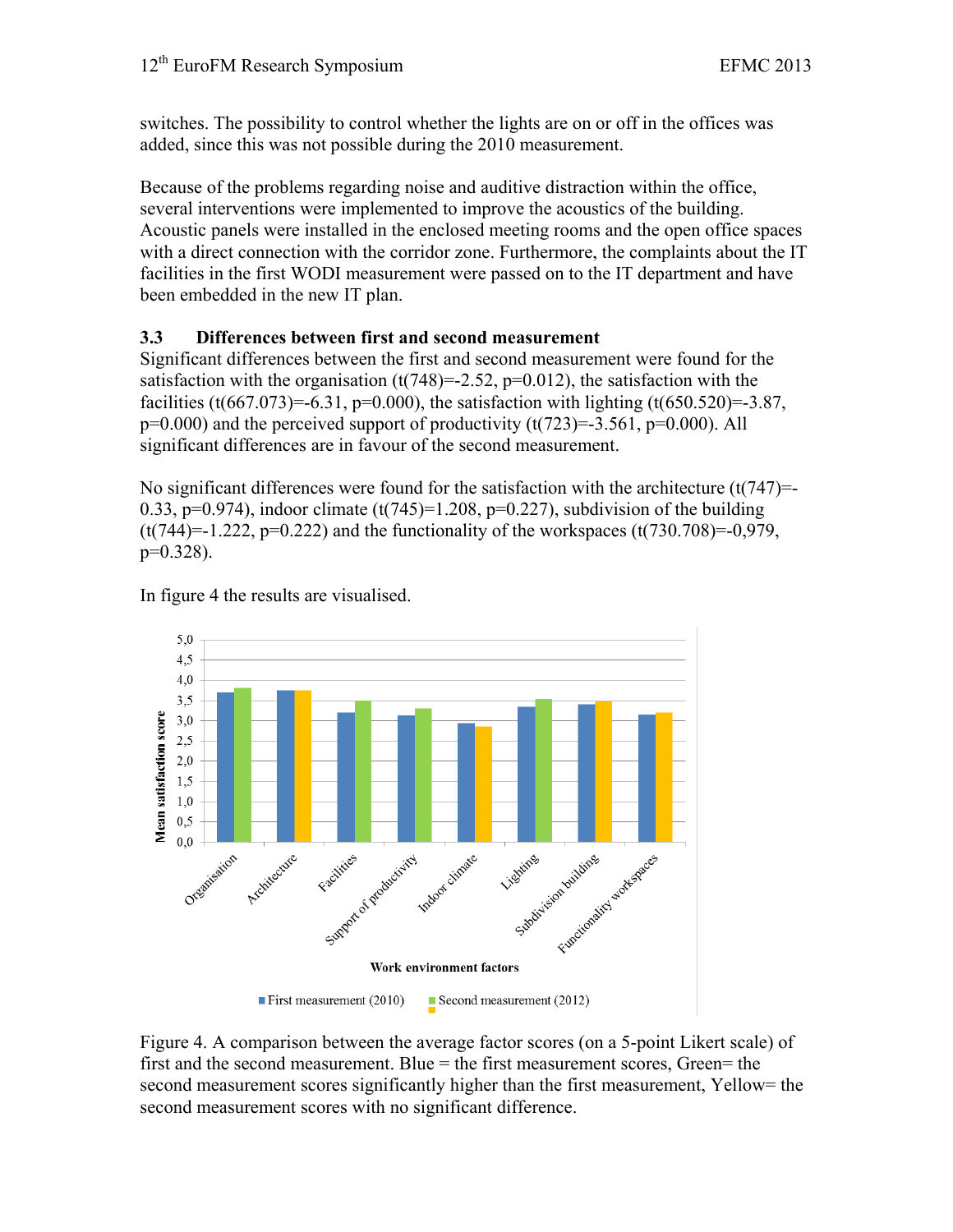## *Additional comments*

Despite the adaptations in the indoor climate systems that we done after the first measurement, the open question still resulted in 45 complaints about dry air and in 27 of these complaints the negative effect on their health was specifically mentioned: dry and irritated eyes, having headaches, sore throats and sneezing. Only 5 employees reported a reduction of indoor climate related health complaints.

Noise and distraction were other issues that still existed during the second measurement, in spite of the installation of the acoustic panels. 22 employees made a comment on this issue. Employees remarked that especially the areas with many open workspaces were still too noisy. Fewer remarks were made about the IT facilities in 2012 (9) compared to 2010 (25).

## *Results compared to the benchmark*

Compared to other similar office concepts, employees of the DCMR organisation gave significantly higher satisfaction scores on most office factors (table 5).

Table 5: A comparison of the average factor or item scores between the benchmark and the DCMR second measurement (on a 5-point Likert scale).

|                          |                         |      | Mean   | Std.      | Significance |
|--------------------------|-------------------------|------|--------|-----------|--------------|
| Factor / item            |                         | N    | scores | Deviation | $(2-tailed)$ |
| Organisation             | <b>Benchmark</b>        | 3850 | 3,51   | 0,708     | 0,000        |
|                          | DCMR second measurement | 380  | 3,81   | 0,547     |              |
| Architecture             | <b>Benchmark</b>        | 3876 | 3,52   | 0,802     | 0,000        |
|                          | DCMR second measurement | 377  | 3,75   | 0,609     |              |
| Facilities               | <b>Benchmark</b>        | 3318 | 3,21   | 0,646     | 0,000        |
|                          | DCMR second measurement | 352  | 3,50   | 0,566     |              |
| Support of               | <b>Benchmark</b>        | 3526 | 2,98   | 0,842     | 0,000        |
| productivity             | DCMR second measurement | 365  | 3,31   | 0,638     |              |
| Indoor climate Benchmark |                         | 2737 | 2,64   | 1,127     | 0,000        |
|                          | DCMR second measurement | 388  | 2,86   | 1,028     |              |
| Lighting                 | <b>Benchmark</b>        | 2686 | 3,45   | 0,933     | 0,844        |
|                          | DCMR second measurement | 387  | 3,46   | 0,833     |              |
| Subdivision              | <b>Benchmark</b>        | 3893 | 3,25   | 0,906     | 0,000        |
| building                 | DCMR second measurement | 375  | 3,47   | 0,660     |              |
| Functionality            | Benchmark               | 2739 | 3,05   | 0,796     | 0,000        |
| workspaces               | DCMR second measurement | 375  | 3,20   | 0,634     |              |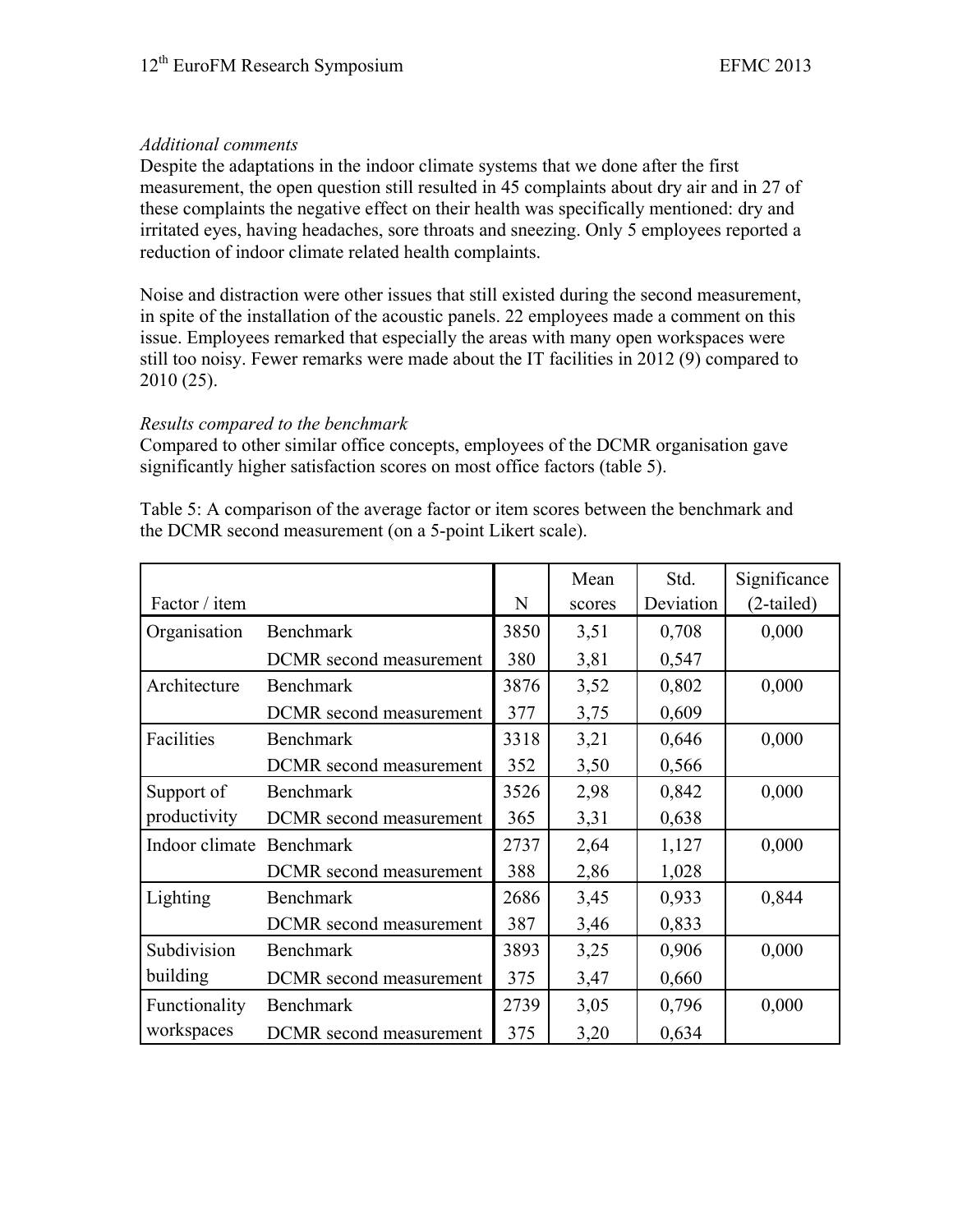Satisfaction scores and the score on perceived support of productivity are higher in comparison with the benchmark on all factors, except for the factor lighting, which does not differ significantly with the benchmark. In figure 5 the results are visualised.



Figure 5: DCMR mean satisfaction scores from 2012 on a 5-point Likert scale compared to the benchmark. Blue = benchmark scores, Green= the second measurement scores significantly higher than the benchmark, Yellow= the second measurement scores with no significant difference.

#### **4 CONCLUSION AND DISCUSSION**

Employees are in general quite satisfied with the office environment. Respondents are more positive about the organisation, lighting, facilities and the support of productivity during the second measurement almost three years after moving to the new office building and after the interventions in comparison with the first measurement, one year after moving.

The total of interventions that the organisation implemented after the first measurement could have had a direct or indirect effect on the satisfaction scores and the perceived support of productivity. One other reason for the higher satisfaction scores might be that employees are getting used to the work environment and the flexible use of workspaces after a few years.

The adaptations to the lighting system probably have had a direct positive effect on the satisfaction scores on lighting. Furthermore, the attention from the IT department for the problems with the IT facilities seem to have positively influenced the facilities score. The finding that people are more satisfied with the own organisation during the second measurement, could possibly be explained by the serious attention that the organisation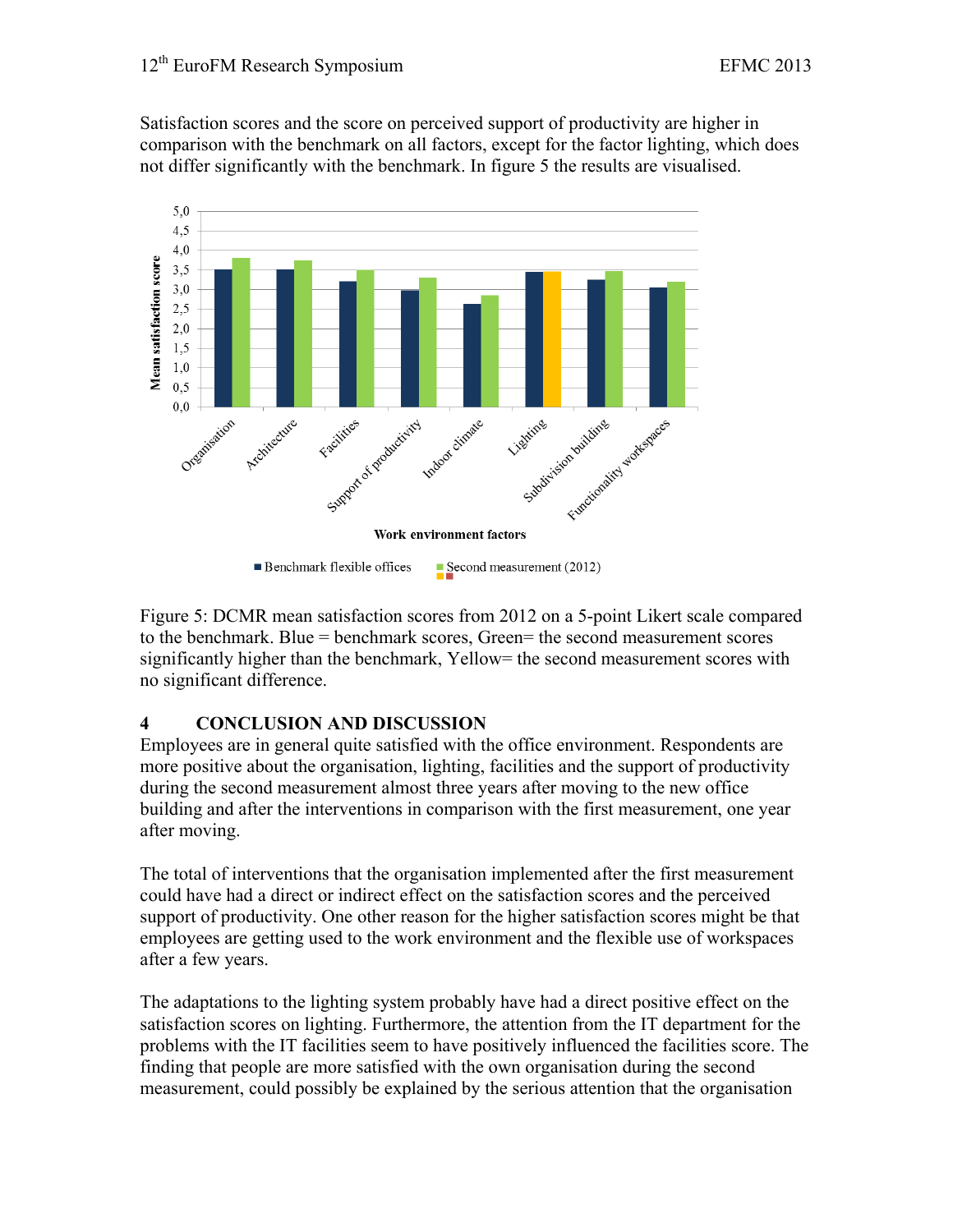had for the user experience and the attempts the organisation undertook to improve the environment.

However, the two measurements and the attention for the satisfaction of the employees could have caused a form of reactivity like the well-known Hawthorne effect or a social desirability bias. Yet the results on indoor climate, which received a lot of attention during the improvements but did not result in higher satisfaction scores during the after measurement, do not support this assumption.

The improvements on the indoor climate did not seem to have had a direct effect on the satisfaction with the indoor climate, since the satisfaction scores on that factor did not show a significant improvement. Still after the interventions, the respondents complained about dry air and related health problems. Furthermore, people stated that they were still missing the possibility to open a window. The DCMR is planning on communicating the issues regarding indoor climate and other technical factors with their employees more extensive than they did before. They will inform the employees about current investigations and will let them know whether changes can or cannot be made. The information might help employees to understand certain issues and know what to expect when it comes to technical improvements within the work environment.

During the second measurement, complaints regarding distraction and possibilities for concentration also continued to exist. While the installation of the acoustic panels might have had some effect, the results show that the acoustics within the open and half-open spaces still needs some special attention. It is important to try to resolve this issue, because the possibilities to concentrate is a strong predictor for the perceived productivity (Maarleveld  $\&$  de Been, 2011). It seems to be not only a problem which can be solved by altering the layout of the work environment; behaviour is an important factor in realising a more pleasant environment for concentrated work. The DCMR is planning to communicate on how employees discuss with each other what effects conversations and noise levels have on them to make other employees realise what the consequences of certain behaviours are.

While the results on indoor climate and concentration possibilities seem negative, a positive indirect effect of the interventions on indoor climate and acoustics on the other work environment factors, like the perceived support of productivity, cannot be ruled out. Moreover, when comparing this case study to the benchmark, the DCMR scores above average on indoor climate and almost all the other work environment factors as well. The comparison with the reference benchmark shows that the new office building and flexible concept performs relatively good compared to other organisations that implemented the same innovative flexible office concept.

## **5 PRACTICAL IMPLICATIONS**

Measuring the appraisal of the DCMR office environment will help in the understanding of the experience of employees in a new office building with a flexible office concept. Although combi offices with flexible use of workspaces are still mostly a Dutch